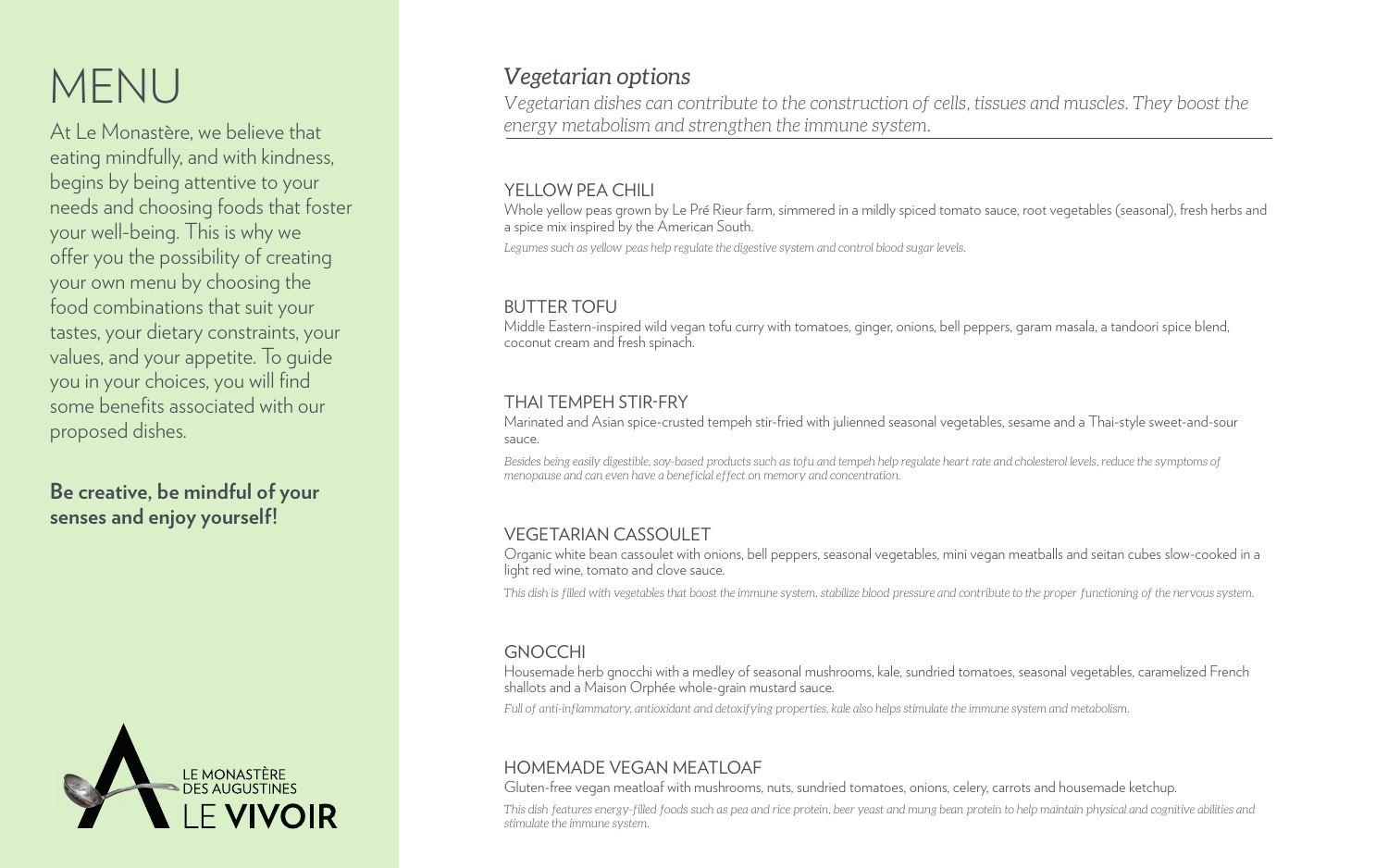# *Fish options*

*Fish can help boost the energy metabolism and contribute to the growth and maintenance of bones and teeth. Fish can also help with asthenia (physical and mental exhaustion) and plays a role in thyroid hormone regulation.*

# COD

Filet of rockfish, responsibly caught in the St. Lawrence Estuary, with Maison Orphée lemon-infused olive oil, fresh thyme and seasonings.

Responsibly caught wild Québec cod brandade with Québec potatoes, onions, garlic, lemon, fresh herbs, ghee and seasonings. *Cod and rockfish are low-calorie and easily digestible fish that are rich in antioxidants and can be beneficial against premature cell aging.*



# ROCKFISH

*Salmon is an excellent source of omega-3, helps reduce the risk of cardiovascular disease and contributes to the good functioning of the immune, circulatory and hormonal systems..*

### SALMON

Responsibly and sustainably farmed organic Canadian salmon steak, cooked sous vide in a creamy but lactose-free dill sauce, with Québec cocktail shrimp.

### STURGEON

Responsibly caught wild Québec sturgeon steak, cooked sous vide, with fresh olives, citrus, fennel, tarragon, chervil and savory. *Sturgeon is a lean fish with anti-inflammatory and anti-infective properties that help lower "bad" cholesterol.*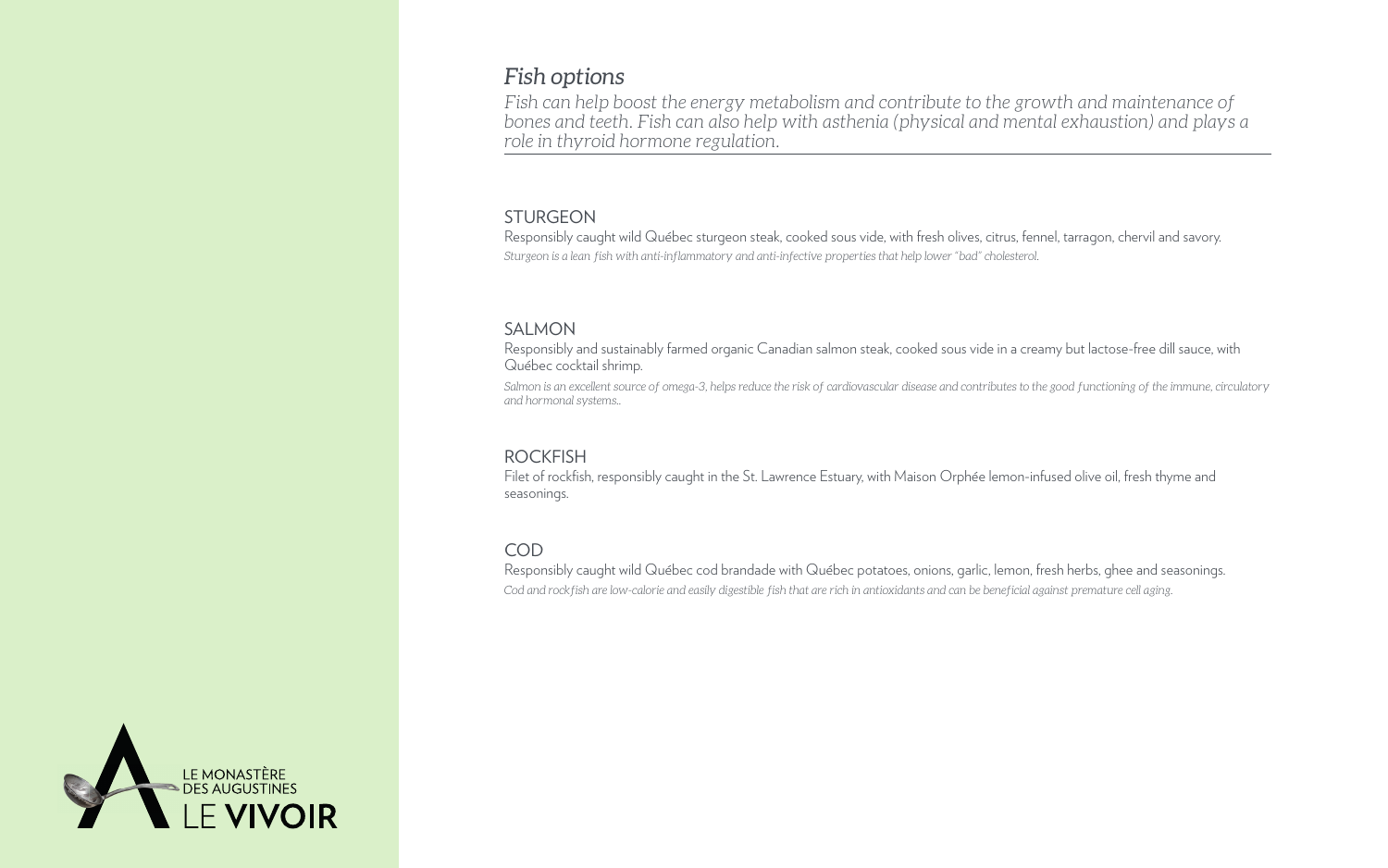# *Meat options*

*Meat can contribute to the building of cells, tissues and muscles. It helps maintain and repair brain cells, boosts energy metabolism, strengthens the immune system and improves cognitive functions.*

# POULTRY THIGH

Farm-fresh confit poultry thigh (antibiotic- and pesticide-free), cooked sous vide, with thyme, garlic, juniper berries and three-pepper sauce. Low in fat, guinea fowl and chicken stimulate the immune system, contribute to the growth of bones and teeth, and improve the health of skin, hair and *nails. Duck is an easily digestible meat rich in antioxidant properties that can be beneficial for the cardiovascular and digestive systems.*



# PORK TENDERLOIN

*Pork is a lean meat that is rich in antioxidants, stimulates the nervous and muscular system and promotes growth.* Organic Ferme Rustique pork tenderloin (antibiotic- and hormone-free), cooked sous vide in a tamarind, Buck et Biche maple syrup,

ginger, miso, red curry, garlic and onion glaze.

#### BEEF STEW

Traditional Québec stew made with Ferme Rustique organic beef (antibiotic- and pesticide-free), Québec potatoes, root vegetables and a brown sauce with clove, red wine and Maison Orphée whole-grain mustard. *Beef is a red meat that helps combat asthenia (physical and metal exhaustion), and promotes psychomotor development and tissue repair.*

# VEAL BLANQUETTE

Slow-cooked organic Ferme Veilleux veal blanquette (antibiotic- and hormone-free) with mushrooms, onions, carrots and fresh herbs. Gluten- and lactose-free. *Veal is a low-calorie meat that is rich in iron and contributes to the proper functioning of muscles, and to the reproduction of certain cells such as red blood* 

*cells.*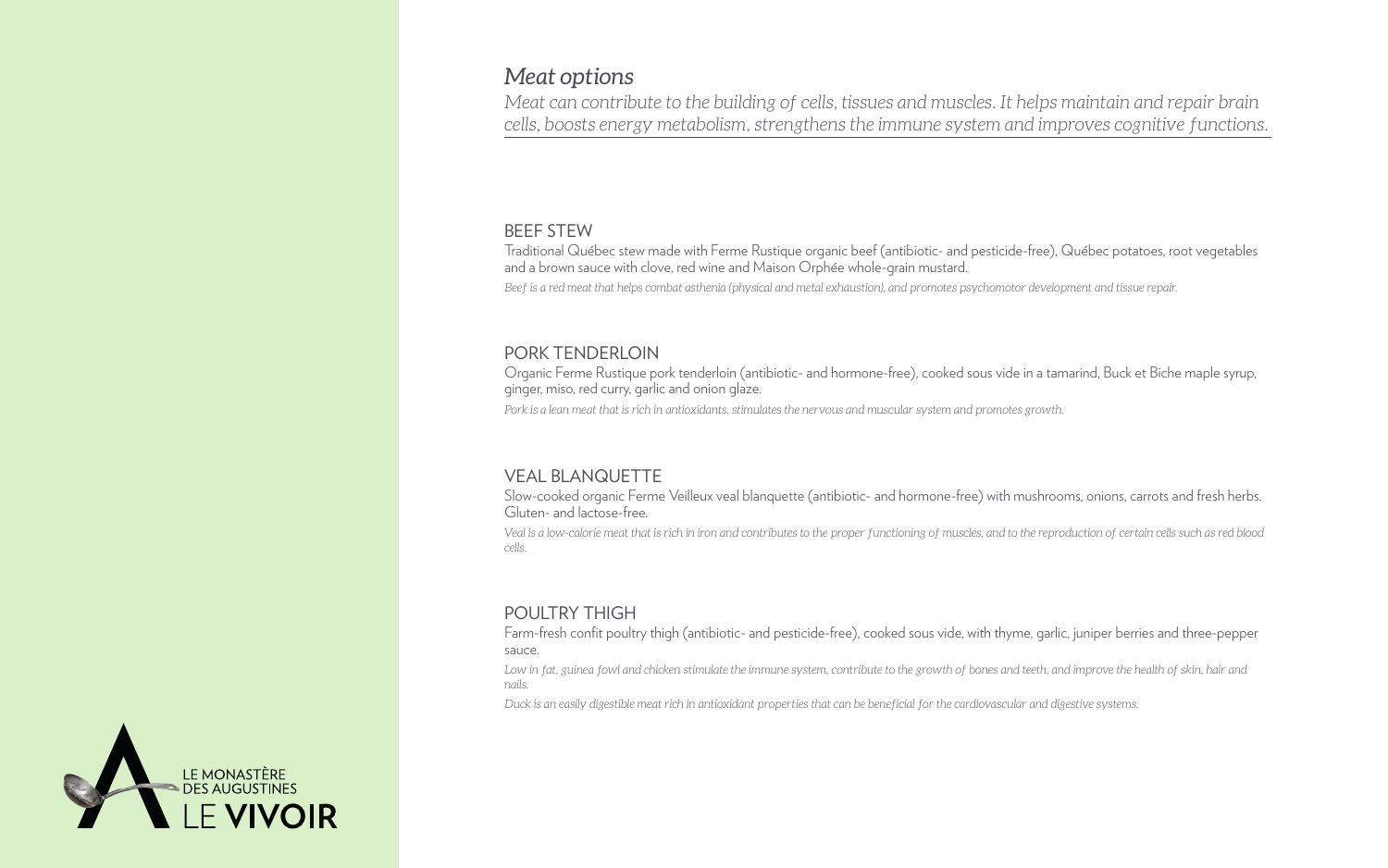# *Vegetable options*

*Vegetables help regulate the digestive system and fight constipation along with lowering blood cholesterol levels. Eating vegetables is also recommended for the prevention of cardiovascular diseases and other disorders.*

*Alliaceae vegetables can help ward off infections, replenish the body's strength and promote healthy digestion.*

### GARLIC, ONION, LEEK

#### Our seasonal vegetables

Beets, cabbage, carrots, celery root, leek, potato, rutabaga, squash, sweet pepper, and white turnip.

*Cruciferous vegetables improve immune function, are rich in diuretic and antioxidant properties and promote liver detoxification.*

### BROCCOLI, BRUSSELS SPROUTS, NAPA CABBAGE, RED CABBAGE, GREEN CABBAGE, GREEN KALE, SAVOY CABBAGE

*Vegetables in the Brassicaceae family are rich in hydrating and antioxidant properties, help regulate blood pressure and help prevent muscle contractions.*

#### RADISHES, TURNIP, RUTABAGA

*Vegetables in the Solanaceae family are highly nutritious foods that possess anti-inflammatory properties, promote skin healing and can have a beneficial effect on the nervous system.*

### POTATO, SWEET PEPPER, TOMATO, EGGPLANT, CORN, CHILI PEPPER

*Cucurbit vegetables help fight fatigue, contribute to healthy skin and bones, and promote blood clotting.*

#### **BEETS**

#### SQUASH

*Vegetables in the Chenopodiaceae family are highly nutritious foods that stimulate appetite, have anti-inflammatory properties and promote good liver health.*

#### **CARROTS**

*Vegetables in the Solanaceae family are highly nutritious foods that possess anti-inflammatory properties, promote skin healing and can have a beneficial effect on the nervous system.*

*Apiaceae vegetables are low-calorie foods with anti-inflammatory properties that promote healthy digestion.*



### CELERI, CELERI ROOT, FENNEL